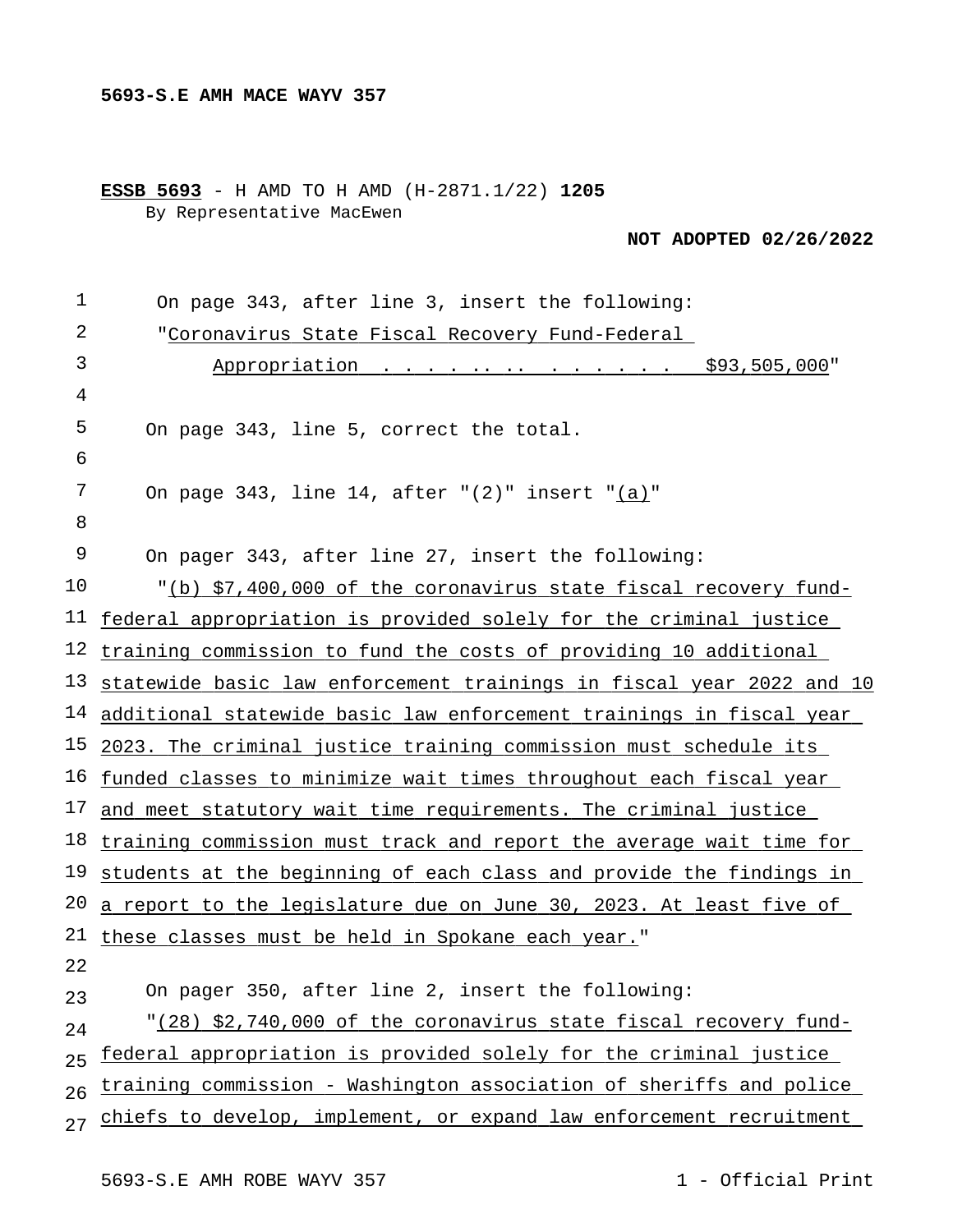efforts and programs to encourage persons seeking careers in law enforcement. Recruitment efforts must specifically target those individuals who have not previously been employed as a general 4 authority peace officer in the state of Washington. Funding must be used to educate the public on the profession of law enforcement, including the challenges and opportunities of a career in law enforcement, and to provide additional resources for use by Washington law enforcement agencies in their specific recruiting and 9 retention efforts. federal appropriation is provided solely for the criminal justice training commission to award one-time law enforcement new-hire funding totaling \$5,000 per new law enforcement officer hired to each local law enforcement agency. The commission must distribute funding to each local law enforcement agency to be used as sign-on bonuses for each new law enforcement officer who is hired by a local 17 law enforcement agency and has completed the basic law enforcement academy. The commission must begin distributing funds no later than December 1, 2022. federal appropriation is provided solely for the criminal justice training commission- Washington association of sheriffs and police 23 chiefs to award law enforcement one-time retention funding totaling \$5,000 per retained law enforcement officer to each local law 25 enforcement agency. The commission must distribute funding to each local law enforcement agency to be used as one-time retention bonuses for each currently employed law enforcement officer provided 28 such officer remains employed with their hiring law enforcement 29 agency for at least one year. The commission must begin distributing funds no later than December 1, 2022. federal appropriation is provided solely for the Washington association of sheriffs and police chiefs to distribute one-time 34 grants to local law enforcement agencies to support the equipment (29) \$2,250,000 of the coronavirus state fiscal recovery fund-(30) \$56,155,000 of the coronavirus state fiscal recovery fund-(31) \$24,660,000 of the coronavirus state fiscal recovery fund-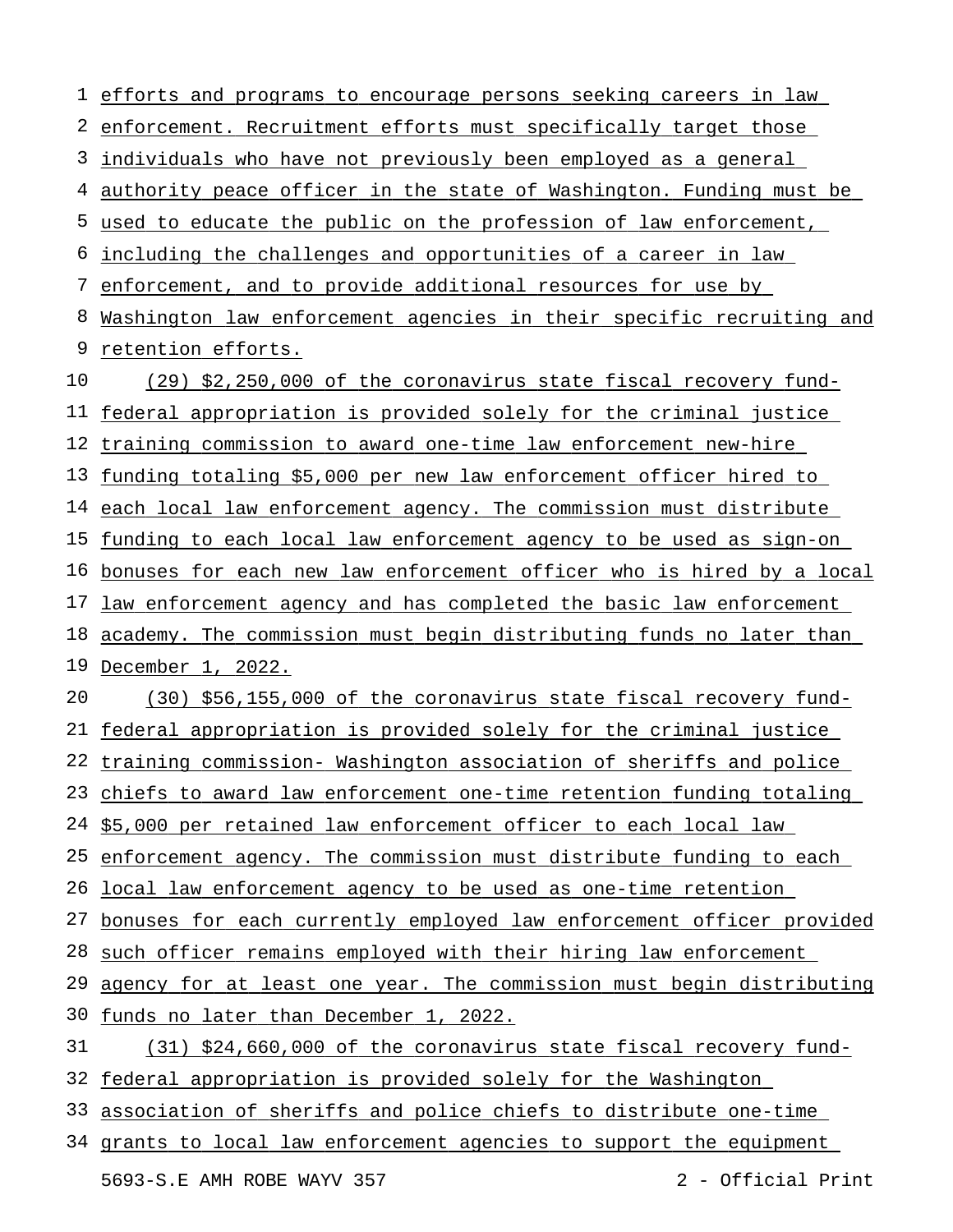1 purchase and video storage costs associated with law enforcement 2 body camera programs, and any costs associated with public records 3 requests for body camera footage. No more than \$90,000 in law 4 enforcement body camera grant funding may be awarded to a single 5 local law enforcement agency. The association must select grant 6 recipients and begin distributing funds no later than December 1, 7 2022. 8 9 federal appropriation is provided solely for the criminal justice 10 training commission to submit a report to the governor and the 11 appropriate committees of the legislature on each of the programs 12 under subsections (28) through (31) of this act no later than June 13 30, 2023. The report must include a summary of the Washington 14 association of sheriffs and police chiefs' recruitment and retention 15 efforts, the funding recipients, the use of funds, and any potential 16 impact on anticipated recruitment and law enforcement retention 17 efforts. 18 19 federal appropriation is provided solely for the criminal justice 20 training commission - Washington association of sheriffs and police 21 chiefs to contract with a consultant to study and report on the 22 funding and staffing levels of local (county, municipal, and tribal) 23 law enforcement agencies in Washington. The report must include a 24 study and recommendations on: 25 26 local law enforcement officers; 27 28 recruitment, staffing, and retention; 29 30 levels needed for local communities and how much additional funding 31 is necessary to achieve those recommended ideal staffing levels; 32 33 Washington state as compared to other states and how staffing levels 34 in Washington compare to other states; and 5693-S.E AMH ROBE WAYV 357 3 - Official Print (32) \$150,000 of the coronavirus state fiscal recovery fund-(33)(a) \$150,000 of the coronavirus state fiscal recovery fund-(i) The short-term effect of sign-on and retention bonuses for (ii) The current practices for local law enforcement officer (iii) The recommended safe and appropriate officer staffing (iv) How much is spent to fund local law enforcement agencies in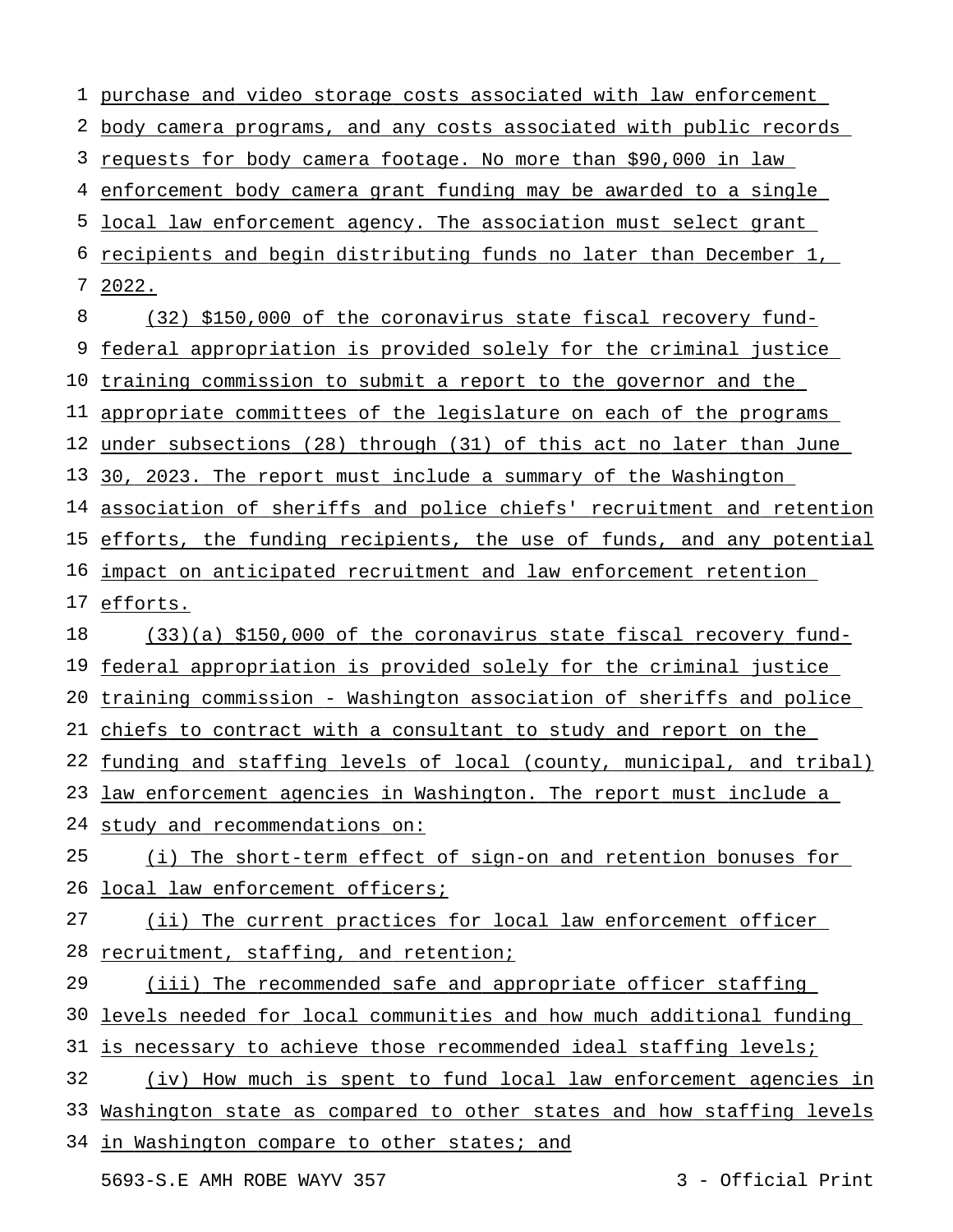| 1  | (v) How to address local law enforcement staffing, recruitment,         |
|----|-------------------------------------------------------------------------|
| 2  | and retention practices over the long-term.                             |
| 3  | (b) The association shall report its findings and                       |
| 4  | recommendations to the governor and the appropriate committees of       |
| 5  | the legislature by June 30, 2023."                                      |
| 6  |                                                                         |
| 7  | On page 479, after line 22, insert the following:                       |
| 8  | "Coronavirus State Fiscal Recovery Fund-Federal                         |
| 9  | Appropriation \$1,100,000"                                              |
| 10 |                                                                         |
| 11 | On page 479, line 24, correct the total.                                |
| 12 |                                                                         |
| 13 | On pager 491, after line 36, insert the following:                      |
| 14 | "(66) \$100,000 of the coronavirus state fiscal recovery fund-          |
| 15 | federal appropriation is provided solely for the department of fish     |
|    | 16 and wildlife to establish a fish and wildlife officer recruitment    |
|    | 17 program. The department must use the funding for the fish and        |
|    | 18 wildlife officer recruitment program for encouraging persons to seek |
|    | 19 careers with the department of fish and wildlife. Recruitment        |
|    | 20 efforts must specifically target those individuals who have not      |
|    | 21 previously been employed as a general authority peace officer in the |
|    | 22 state of Washington. The department must use the funding to educate  |
|    | 23 the public on the profession of law enforcement including the        |
| 24 | challenges and opportunities that a career as a fish and wildlife       |
| 25 | officer provides and to provide additional resources for use by the     |
| 26 | department in their specific recruiting and retention efforts.          |
| 27 | (67) \$250,000 of the coronavirus state fiscal recovery fund-           |
| 28 | federal appropriation is provided solely for the department of fish     |
| 29 | and wildlife for sign-on bonuses. Subject to a change to the            |
| 30 | applicable collective bargaining agreements with the exclusive          |
| 31 | bargaining representatives consistent with these terms, the             |
| 32 | department must establish a fish and wildlife officer new-hire          |
| 33 | program. The department must use and distribute \$5,000 per fish and    |
|    | 34 wildlife officer position hired as sign-on bonuses for each new      |
|    | 4 - Official Print<br>5693-S.E AMH ROBE WAYV 357                        |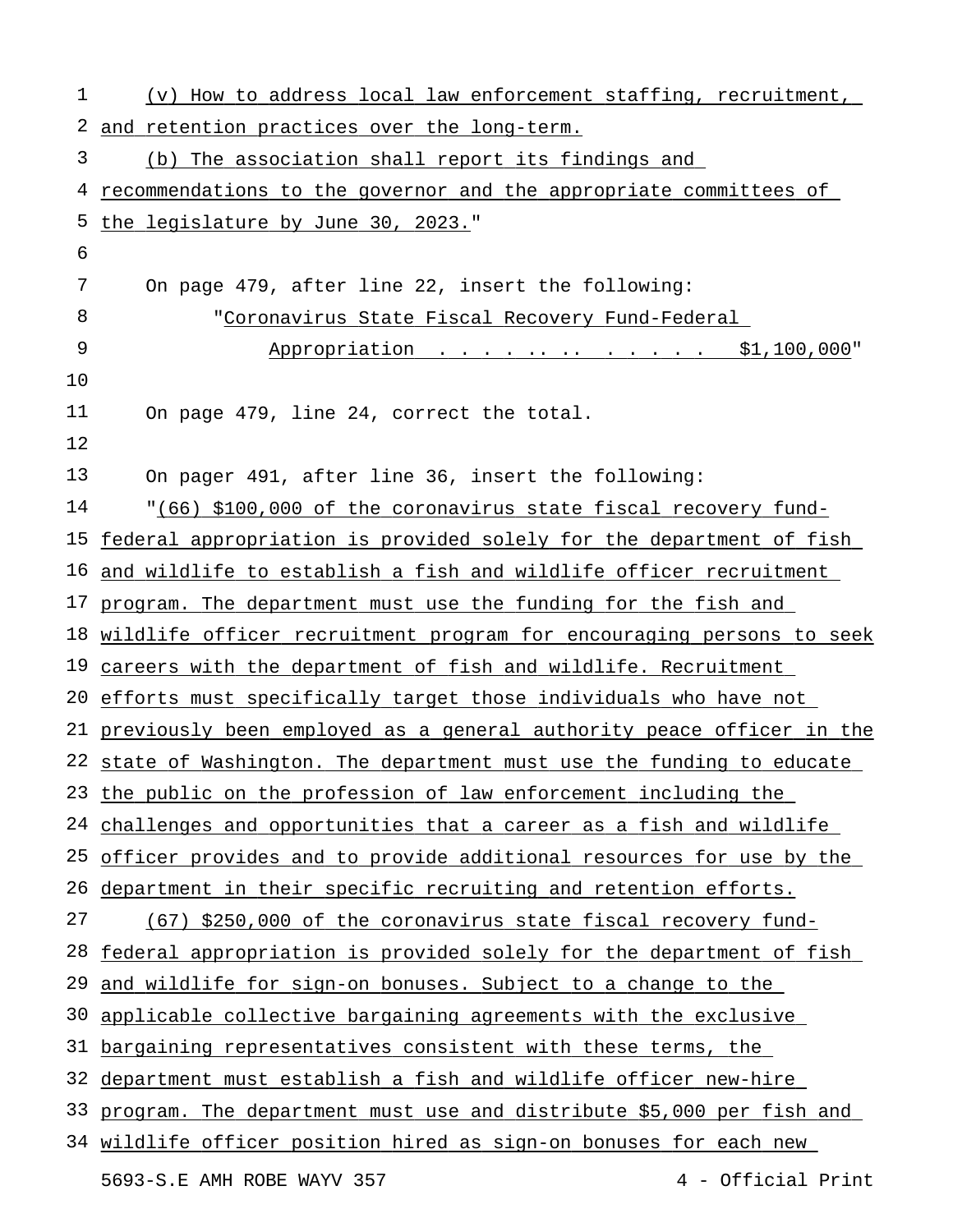1 officer who is hired by the department and who has completed the 2 basic law enforcement academy. 3 4 federal appropriation is provided solely for the department of fish 5 and wildlife for retention bonuses. Subject to a change to the 6 applicable collective bargaining agreements with the exclusive 7 bargaining representatives consistent with these terms, the 8 department must award one-time retention bonuses totaling \$5,000 per 9 currently employed fish and wildlife officer provided such officer 10 <u>remains employed with the department for at least one year. The</u> 11 department must enter into collective bargaining agreements as 12 needed to implement this section." 13 14 15 16 17 18 19 20 21 22 federal appropriation is provided solely for the Washington state 23 patrol to establish a state trooper outreach and retention program 24 for the purpose of encouraging more candidates to seek careers in 25 with the Washington state patrol. Recruitment efforts must 26 specifically target those individuals who have not previously been 27 employed as a general authority peace officer in the state of 28 Washington. The patrol must use the funding to educate the public on 29 the profession of state law enforcement including the challenges and 30 opportunities that a career in state law enforcement provides and to 31 provide additional resources for use by the Washington state patrol 32 in their specific recruiting and retention efforts. 33 34 federal appropriation is provide solely for the Washington state 5693-S.E AMH ROBE WAYV 357 5 5 5 5 - Official Print (68) \$750,000 of the coronavirus state fiscal recovery fund-On page 519, after line 19, insert the following: "Coronavirus State Fiscal Recovery Fund-Federal Appropriation . . . . . . . . . . . \$3,390,000" On page 519, line 21, correct the total. On pager 522, after line 33, insert the following: "(18) \$100,000 of the coronavirus state fiscal recovery fund-(19) \$540,000 of the coronavirus state fiscal recovery fund-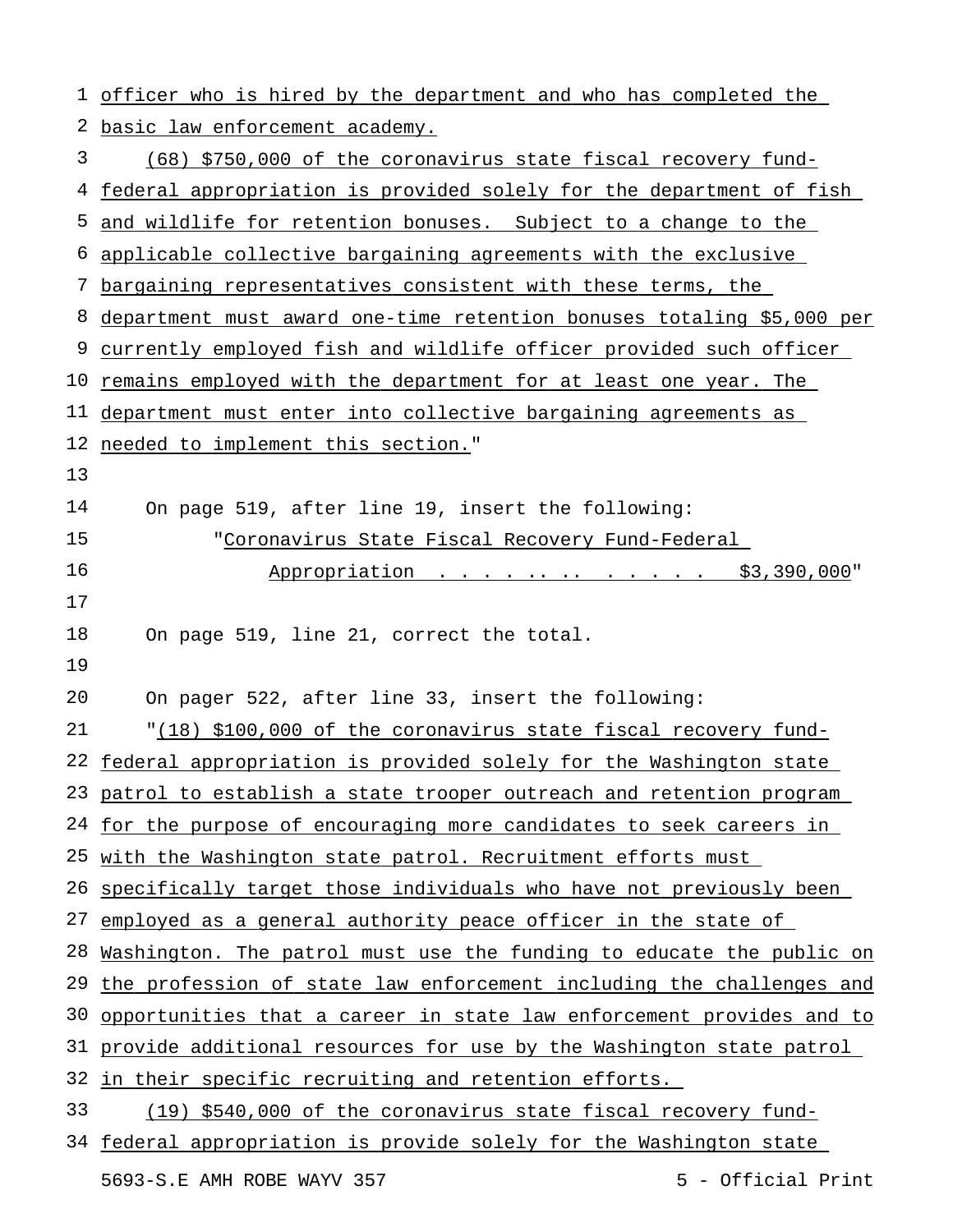patrol for the purpose of providing sign-on bonuses. Subject to a 2 change to the applicable collective bargaining agreements with the exclusive bargaining representatives consistent with these terms, the Washington state patrol must establish a state trooper new-hire program. The Washington state patrol must use and distribute \$5,000 per trooper hired as sign-on bonuses for each new state patrol officer who is hired by the Washington state patrol and who has 8 completed the Washington state patrol academy. 9 federal appropriation is provided solely for the Washington state patrol for retention bonuses. Subject to a change to the applicable collective bargaining agreements with the exclusive bargaining 13 representatives consistent with these terms, the Washington state patrol must establish a state trooper retention program. The Washington state patrol must award one-time retention bonuses totaling \$5,000 per currently employed state patrol trooper provided 17 such officer remains employed with their hiring law enforcement agency for at least one year. The Washington state patrol must enter into collective bargaining agreements as needed to implement this 20 subsection." 21 (20) \$2,750,000 of the coronavirus state fiscal recovery fund-

22

EFFECT: Requires the Criminal Justice Training Commission (CJTC), the Washington State Patrol (WSP), and the Department of Fish and Wildlife (DFW) to implement programs for the recruitment and retention of law enforcement officers.

Provides a total of \$2.7 million to the CJTC-Washington Association of Sheriff and Police Chiefs (WASPC), \$100,000 to the WSP, and \$100,000 to the DFW to develop and expand programs for the recruitment of new law enforcement officers. Recruitment efforts must specifically target those individuals who have not previously been employed as a general authority peace officer in Washington.

Provides a total of \$58.4 million for the WASPC (to award to local law enforcement agencies), \$3.3 million to the WSP, and \$1 million to the DFW to distribute a:

 \$5,000 one-time sign-on bonus to each newly-hired law enforcement officer; and